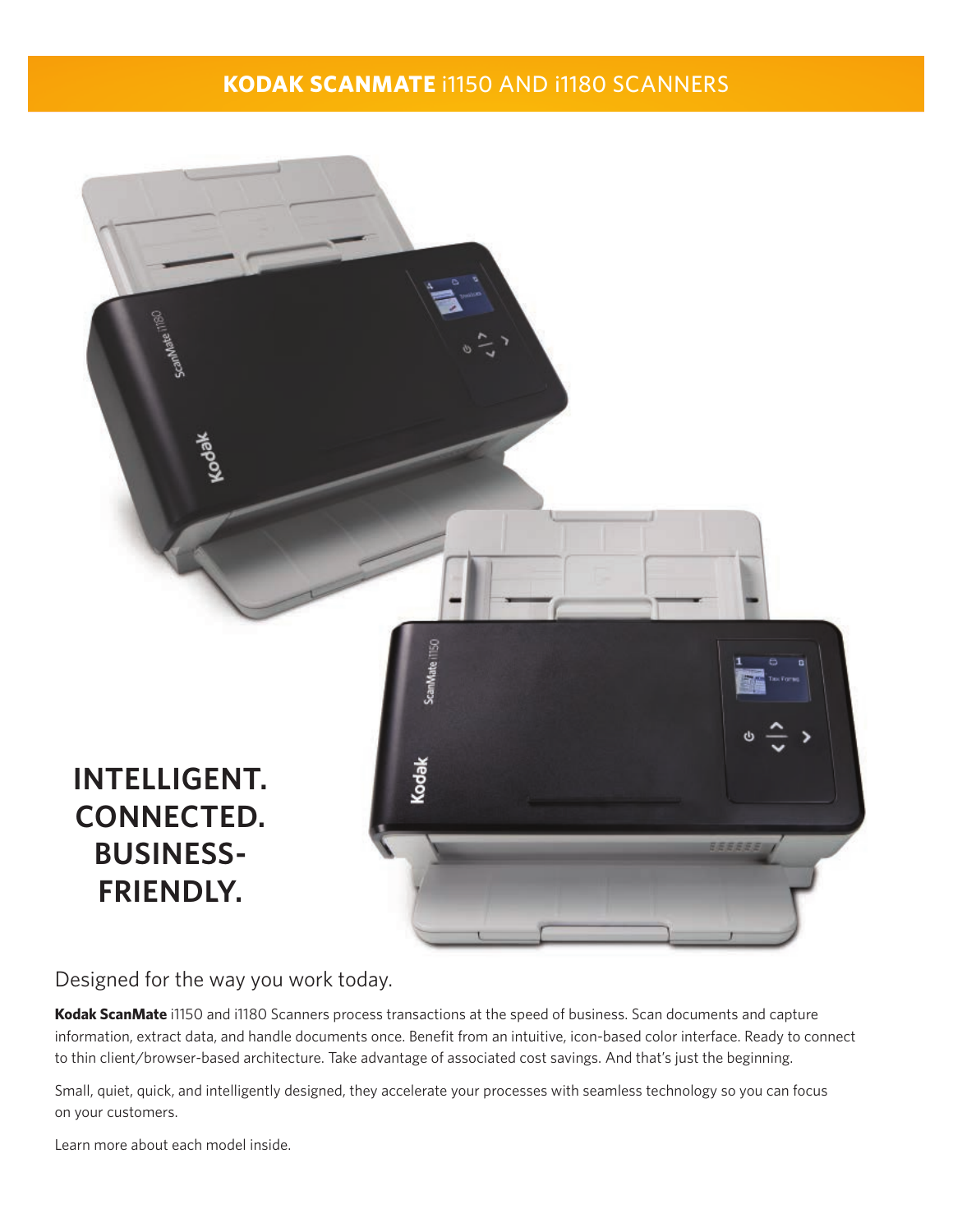Say hello.



Scan the customer's documents, including cards, quickly and quietly.

Keep all materials organized.



Read barcodes to make applications more efficient.



Return the customer's documents.

Next!

Start scanning.



Capture and send everything quickly and quietly to the Cloud.



Embedded image processing runs in the scanner, so your PC doesn't have to do all the work.



Use customized browser-based apps developed with the included software developer kit (SDK), and leverage the Web for document scanning.

### **Kodak ScanMate** i1150 Scanner

#### **Transaction Mode – Optimized**



## **The Intelligent Imaging Engine**



**Ideal for...customer facing business transactions**

**Ideal for...connectivity to Web-based business transaction applications**

#### **Kodak ScanMate** i1150 Scanner

- Transaction-friendly to let you focus on customers
- Transaction mode speeds up 60% to capture the first 10 documents in a stack faster, then returns to normal speed scanning



#### **Kodak ScanMate** i1180 Scanner

- On-board, advanced image processing and Web-connect ready for Cloud-based applications
- Reduced PC processing/speed requirements no need for high-end PC
- **EMC® Captiva®** Cloud Toolkit license enables scanning from browser-based applications within virtual environments





# **ACCELERATE SCANNING TO ACCELERATE BUSINESS**

- Ultra-compact with whisper-quiet operation – perfect for desktops and offices in **Windows** and **Linux** environments
- Always ready for fast, jam-free document scanning, including cards
- Convenient card holder keeps materials organized
- Reads barcode values and delivers data to applications
- Kodak Alaris' Perfect Page technology includes more than 30 enhancement functions that improve the image quality of scanned documents
- Quickly send data to the right places and people, including the Cloud or Web via easy, icon-based color interface and one button Smart Touch functionality
- Instantly view number of documents scanned, paper-ready status, and apply custom text or icons via display screen
- Intelligent Document Protection "hears" potential jams or misfeeds to stop scanning and protect valuable documents
- Comes with productive **Kodak** Capture Pro Software Limited Edition and Capture Pro Trial Edition
- **TWAIN**, **ISIS** and **Linux** driver compatibility
- 3-year warranty

## **Kodak ScanMate** i1180 Scanner